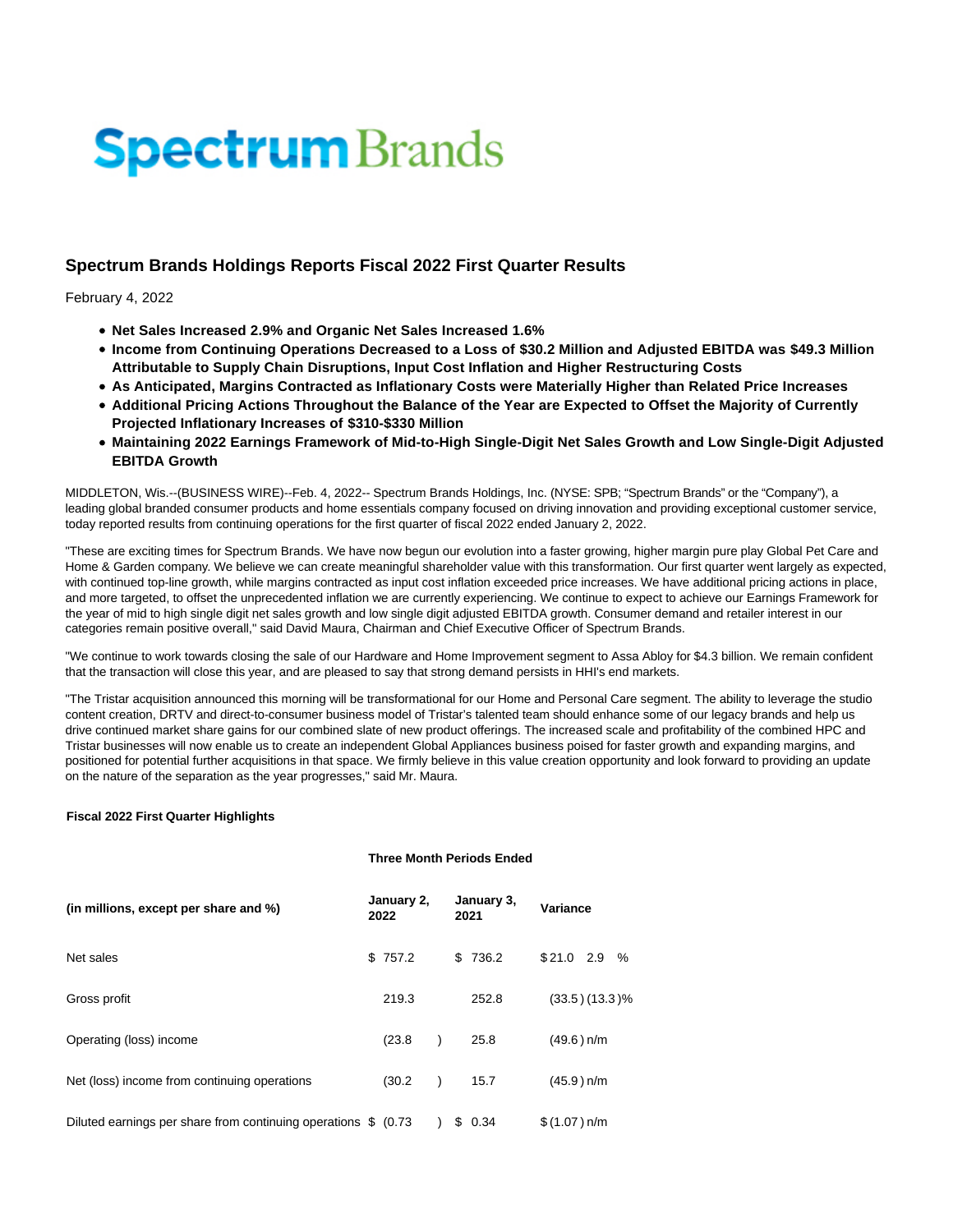### **Non-GAAP Operating Metrics**

| Adjusted EBITDA from continuing operations | \$49.3   | \$105.9 | $$ (56.6) (53.4)$ % |
|--------------------------------------------|----------|---------|---------------------|
| Adjusted EPS from continuing operations    | \$ (0.06 | \$ 0.83 | \$(0.89) n/m        |

 $n/m = not meaningful$ 

- Net sales increased 2.9%. Excluding the impact of \$7.3 million of unfavorable foreign exchange rates and acquisition sales of \$16.5 million, organic net sales increased 1.6% despite COVID related supply disruptions and overall supply chain constraints.
- Gross profit margin declined 530 basis points from a year ago due to accelerated freight and input costs pacing ahead of pricing adjustments, partially offset by improved productivity.
- Operating income decreased due to the gross profit margin decline further pressured by higher distribution costs, as well as continued investment in marketing and new product innovation.
- Net income and diluted earnings per share declines were primarily driven by decreases in operating income and prior year gains from the Company's previous investment in Energizer common stock.
- Adjusted EBITDA decreased 53.4% and adjusted EBITDA margins decreased 790 basis points attributable to the decrease in operating income.
- Adjusted diluted EPS decreased to a loss of \$0.06 per share due to lower operating income.
- During the quarter, the Company repurchased 1,128,500 shares for \$110.0 million. The Company purchased \$125.9 million of its \$150 million 10b5-1 share repurchase contract through the end of the quarter.

## **Fiscal 2022 First Quarter Segment Level Data**

## **Home & Personal Care (HPC)**

|                         |                    | <b>Three Month Periods Ended</b> |  |                    |   |             |         |            |  |  |  |
|-------------------------|--------------------|----------------------------------|--|--------------------|---|-------------|---------|------------|--|--|--|
| (in millions, except %) | January 2,<br>2022 |                                  |  | January 3,<br>2021 |   | Variance    |         |            |  |  |  |
| <b>Net Sales</b>        | \$379.7            |                                  |  | \$ 378.5           |   | \$1.2       | $0.3\%$ |            |  |  |  |
| Operating Income        | 20.4               |                                  |  | 36.7               |   | (16.3)      |         | (44.4)%    |  |  |  |
| Operating Income Margin | 5.4                | $\%$                             |  | 9.7                | ℅ | $(430)$ bps |         |            |  |  |  |
| <b>Adjusted EBITDA</b>  | \$27.4             |                                  |  | \$50.9             |   | \$(23.5)    |         | $(46.2)\%$ |  |  |  |
| Adjusted EBITDA Margin  | 7.2                | ℅                                |  | 13.4               | % | (620 ) bps  |         |            |  |  |  |

Net sales increased despite continuing supply chain constraints and continued demand outpacing supply. Growth was driven by the Latin America region from strong holiday season sales performance and expanded distribution. This was partially offset by a sales decline from product availability issues related to supply chain constraints and comparison to prior year COVID related demand increases. Excluding unfavorable foreign exchange impacts of \$5.1 million, organic net sales grew 1.7%.

Lower operating income, adjusted EBITDA, and margins were driven by accelerated freight and input cost inflation ahead of incremental pricing actions and continued investments in marketing and new product development initiatives partially offset by productivity improvements.

## **Global Pet Care (GPC)**

## **Three Month Periods Ended**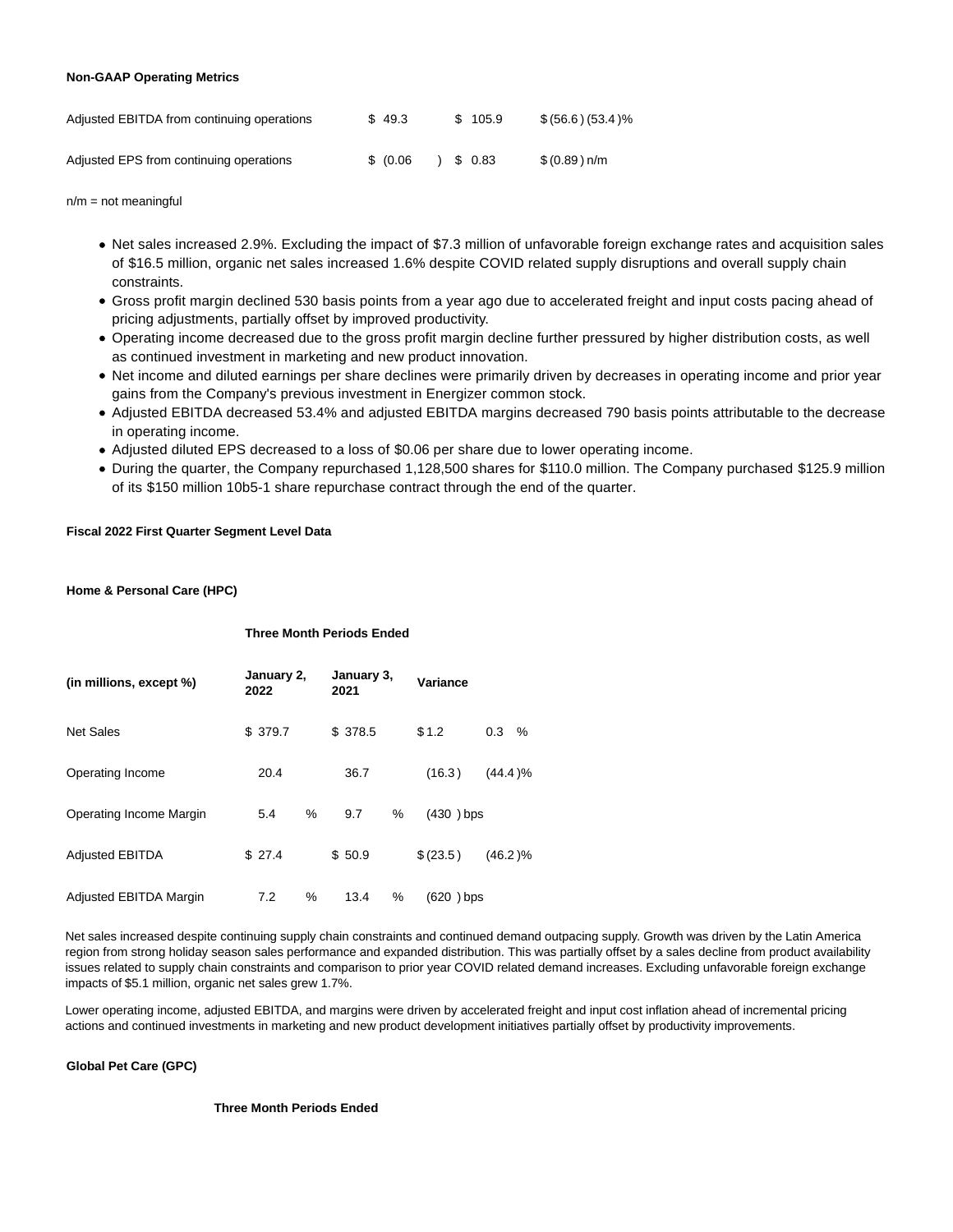| (in millions, except %) | January 2,<br>2022 |   | January 3,<br>2021 |   | Variance    |                   |  |
|-------------------------|--------------------|---|--------------------|---|-------------|-------------------|--|
| <b>Net Sales</b>        | \$302.2            |   | \$275.4            |   | \$26.8      | $9.7 \frac{9}{6}$ |  |
| Operating Income        | 12.3               |   | 34.1               |   | (21.8)      | $(63.9)$ %        |  |
| Operating Income Margin | 4.1                | % | 12.4               | ℅ | $(830)$ bps |                   |  |
| <b>Adjusted EBITDA</b>  | \$38.7             |   | \$53.6             |   | \$(14.9)    | (27.8)%           |  |
| Adjusted EBITDA Margin  | 12.8               | ℅ | 19.5               | ℅ | $(670)$ bps |                   |  |

Higher net sales were attributable to double digit growth in aquatics and continued strong growth in companion animals categories. Top-line results were further helped by companion animal sales from acquisitions. Excluding unfavorable foreign exchange impacts of \$2.2 million and acquisition sales of \$8.8 million, organic net sales increased 7.3%. Sales grew across all regions despite COVID related supply disruptions including temporary shut-down of key supplier manufacturing facilities and continued supply chain constraints which negatively impacted product availability in the quarter.

Lower operating income, adjusted EBITDA, and margins were driven by increased freight and input cost inflation ahead of timing of incremental pricing actions. Labor inflation, labor turnover and associated inefficiencies drove incremental operating costs in the quarter in addition to continued marketing and new product initiatives. This was partially offset by productivity improvements.

#### **Home & Garden (H&G)**

### **Three Month Periods Ended**

| (in millions, except %)      | January 2,<br>2022 |               | January 3,<br>2021 |               | Variance      |               |          |               |
|------------------------------|--------------------|---------------|--------------------|---------------|---------------|---------------|----------|---------------|
| <b>Net Sales</b>             | \$75.3             |               | \$82.3             |               | \$(7.0)       | $\rightarrow$ | (8.5)    | $\frac{9}{6}$ |
| <b>Operating Loss</b>        | (15.7)             | $\rightarrow$ | (0.5)              | $\rightarrow$ | (15.2)        |               | 3,040.0% |               |
| <b>Operating Loss Margin</b> | (20.8)             | $\frac{9}{6}$ | (0.6)              | $\frac{9}{6}$ | $(2,020)$ bps |               |          |               |
| <b>Adjusted EBITDA</b>       | \$(7.3)            | $\lambda$     | \$10.4             |               | \$(17.7)      |               | n/m      |               |
| Adjusted EBITDA Margin       | (9.7)              | $\frac{9}{6}$ | 12.6               | %             | $(2,230)$ bps |               |          |               |

 $n/m = not meaningful$ 

Net sales declined across all product categories as the prior year was historically high driven by low year-end retailer inventory at the end of FY20 and early inventory build by customers in Q1 FY21. Sales were also impacted by supply chain and customer related transportation challenges that shifted some product deliveries past quarter-end. Sales from the Rejuvenate acquisition offset a portion of the sales decline. Excluding the impact of acquisition sales, organic net sales declined 17.9%. Sales excluding the impact of acquisition are 47% ahead of a more normal Q1 FY20 driven by organic growth from strong consumer demand and increased distribution.

Lower operating income, adjusted EBITDA, and margins were driven by freight and input cost inflation, continued marketing and product development investments and a temporary product mix shift towards lower margin product. This was partially offset by pricing and productivity improvements.

#### **Liquidity and Debt**

As of the end of the quarter, the Company had a cash balance of \$205 million and approximately \$2,994 million of debt outstanding, consisting of approximately \$2,032 million of senior unsecured notes, \$862 million of term loans and revolver draws and approximately \$100 million of capital leases and other obligations.

Net leverage at the end of the first quarter was 4.8 times, compared to 3.5 times at the end of the previous quarter, as the trailing twelve month EBITDA declined and the company had an increased outstanding balance on its Revolver Facility of \$465 million to support working capital requirements from continued supply disruptions and share repurchases.

#### **Fiscal 2022 Earnings Framework**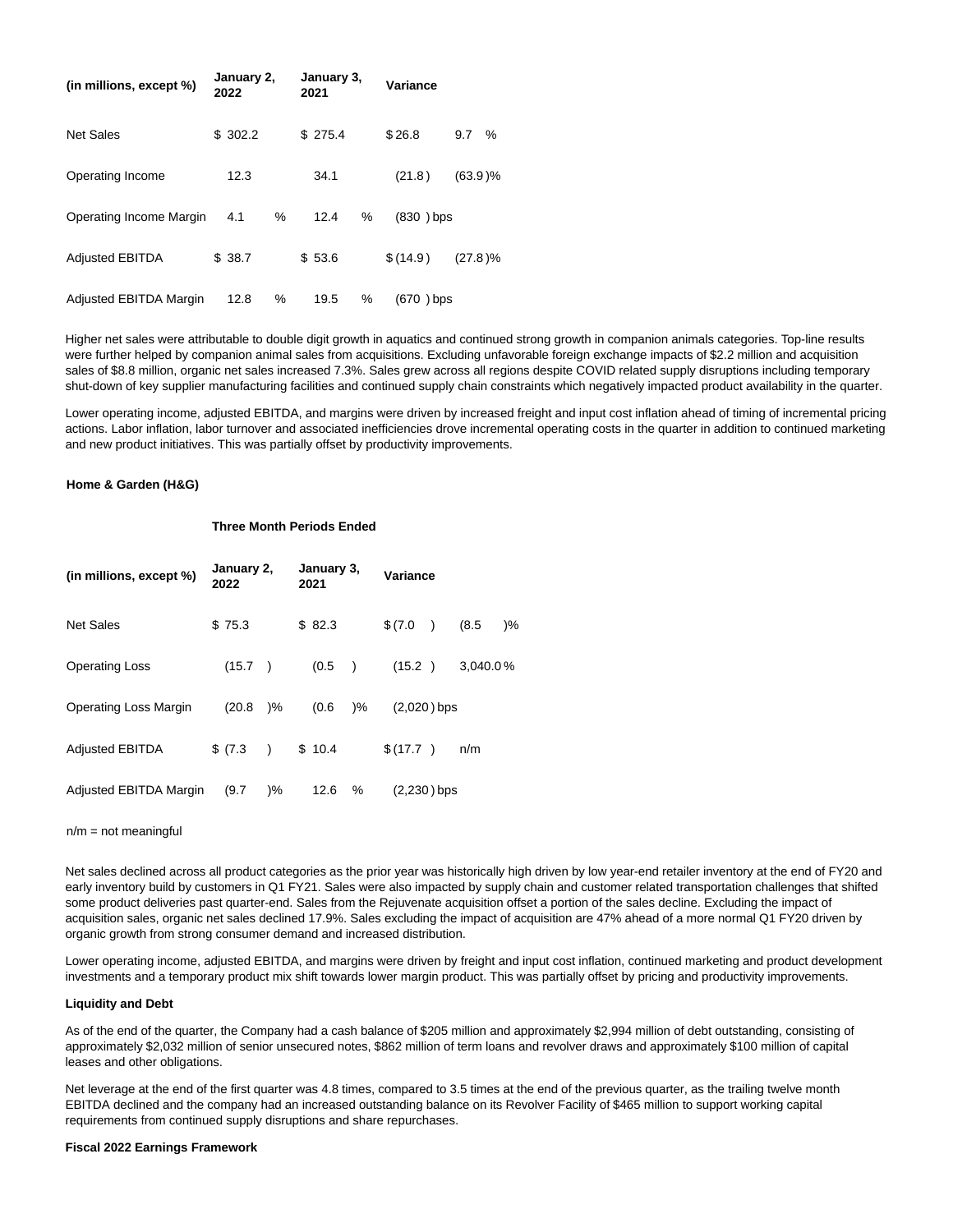Spectrum Brands continues to expect mid to high single-digit reported net sales growth in Fiscal 2022, with foreign exchange expected to have a slightly negative impact based upon current rates.

The company continues to expect Fiscal 2022 adjusted EBITDA to increase by low-single digits. Spectrum Brands expects \$310-\$330 million of additional inflation during Fiscal 2022, up from a previous range of \$240-\$260 million, and intends to offset the high inflation through additional pricing as needed.

From a capital structure perspective, the Company is reiterating a long-term net leverage target ratio of 2.0 - 2.5 times after full deployment of HHI proceeds.

#### **Conference Call/Webcast Scheduled for 9:00 A.M. Eastern Time Today**

Spectrum Brands will host an earnings conference call and webcast at 9:00 a.m. Eastern Time today, February 4, 2022. To access the live conference call, U.S. participants may call 877-604-7329 and international participants may call 602-563-8688. The conference ID number is 5444807. A live webcast and related presentation slides will be available by visiting the Event Calendar page in the Investor Relations section of Spectrum Brands' website at [www.spectrumbrands.com.](https://cts.businesswire.com/ct/CT?id=smartlink&url=http%3A%2F%2Fwww.spectrumbrands.com&esheet=52574117&newsitemid=20220203006026&lan=en-US&anchor=www.spectrumbrands.com&index=1&md5=6bfc509c8091253b1fbe7c4f1811f630)

A replay of the live webcast also will be accessible through the Event Calendar page in the Investor Relations section of the Company's website. A telephone replay of the conference call will be available through February 18. To access this replay, participants may call 855-859-2056 and use the same conference ID number.

#### **About Spectrum Brands Holdings, Inc.**

Spectrum Brands Holdings is a home-essentials company with a mission to make living better at home. We focus on delivering innovative products and solutions to consumers for use in and around the home through our trusted brands. We are a leading supplier of residential locksets, residential builders' hardware, plumbing, shaving and grooming products, personal care products, small household appliances, specialty pet supplies, lawn and garden and home pest control products, and personal insect repellents. Helping to meet the needs of consumers worldwide, Spectrum Brands offers a broad portfolio of market-leading, well-known and widely trusted brands including Remington®, George Foreman®, Russell Hobbs®, Black+Decker®, Tetra®, DreamBone®, SmartBones®, Nature's Miracle ®, 8-in-1®, FURminator®, Healthy-Hide®, Good Boy®, Meowee!®, OmegaOne®, Spectracide®, Cutter<sup>®</sup>, Repel<sup>®</sup>, Hot Shot<sup>®</sup>, Rejuvenate®, Black Flag® and Liquid Fence®. For more information, please visit [www.spectrumbrands.com.](https://cts.businesswire.com/ct/CT?id=smartlink&url=http%3A%2F%2Fwww.spectrumbrands.com&esheet=52574117&newsitemid=20220203006026&lan=en-US&anchor=www.spectrumbrands.com&index=2&md5=c9667415183b6b60c2cd62523edaedc3) Spectrum Brands – A Home Essentials Company™

## **Non-GAAP Measurements**

Management believes that certain non-GAAP financial measures may be useful in providing additional meaningful comparisons between current results and results in prior periods. Management believes that organic net sales provide for a more complete understanding of underlying business trends of regional and segment performance by excluding the impact of currency exchange rate fluctuations and the impact of acquisitions. In addition, within this release, including the supplemental information attached hereto, reference is made to adjusted diluted EPS, adjusted earnings before interest, taxes, depreciation and amortization (EBITDA), and adjusted EBITDA margin. Adjusted EBITDA is a metric used by management to evaluate segment performance and frequently used by the financial community which provides insight into an organization's operating trends and facilitates comparisons between peer companies, since interest, taxes, depreciation and amortization can differ greatly between organizations as a result of differing capital structures and tax strategies. Adjusted EBITDA also is one of the measures used for determining compliance with the Company's debt covenants. Adjusted EBITDA excludes certain items that are unusual in nature or not comparable from period to period. Adjusted EBITDA margin reflects adjusted EBITDA as a percentage of net sales of the Company. The Company's management uses adjusted diluted EPS as one means of analyzing the Company's current and future financial performance and identifying trends in its financial condition and results of operations. Management believes that adjusted diluted EPS is a useful measure for providing further insight into our operating performance because it eliminates the effects of certain items that are not comparable from one period to the next. An income tax adjustment is included in adjusted diluted EPS to exclude the impact of the valuation allowance against deferred taxes and other tax-related items in order to reflect a normalized ongoing effective tax rate. The Company provides this information to investors to assist in comparisons of past, present and future operating results and to assist in highlighting the results of on-going operations. While the Company's management believes that non-GAAP measurements are useful supplemental information, such adjusted results are not intended to replace the Company's GAAP financial results and should be read in conjunction with those GAAP results. Other Supplemental Information has been provided to demonstrate reconciliation of non-GAAP measurements discussed above to most relevant GAAP financial measurements.

#### **Forward-Looking Statements**

We have made, implied or incorporated by reference certain forward-looking statements in this document. All statements, other than statements of historical facts included or incorporated by reference in this document, without limitation, statements or expectations regarding our Global Productivity Improvement Program, our business strategy, future operations, financial condition, estimated revenues, projected costs, projected synergies, prospects, plans and objectives of management, information concerning expected actions of third parties are forward-looking statements. When used in this document, the words future, anticipate, pro forma, seeks, intend, plan, envision, estimate, believe, belief, expect, project, forecast, outlook, goal, target, could, would, will, can, should, may and similar expressions are also intended to identify forward-looking statements, although not all forwardlooking statements contain such identifying words, although not all forward-looking statement contain such identifying words.

Since these forward-looking statements are based upon our current expectations of future events and projections and are subject to a number of risks and uncertainties, many of which are beyond our control and some of which may change rapidly, actual results or outcomes may differ materially from those expressed or implied herein, and you should not place undue reliance on these statements. Important factors that could cause our actual results to differ materially from those expressed or implied herein include, without limitation: (1) our ability to consummate the announced Tristar acquisition on the expected terms, and within the anticipated time period, or at all, which is dependent on the parties' ability to satisfy certain closing conditions, and our ability to realize the benefits of the transaction; (2) our ability to create an independent Global Appliances business on expected terms, and within the anticipated time period, or at all, and to realize the potential benefits of such business; (3) our ability to successfully separate the Company's Home and Personal Care business and to realize the expected benefits of such separation terms, and within the anticipated time period, or at all; (4) our discretion to conduct, suspend or discontinue our share repurchase program (including our discretion to conduct purchases, if any, in a variety of manners including open-market purchases or privately negotiated transactions); (5) the impact of the COVID-19 pandemic, social and political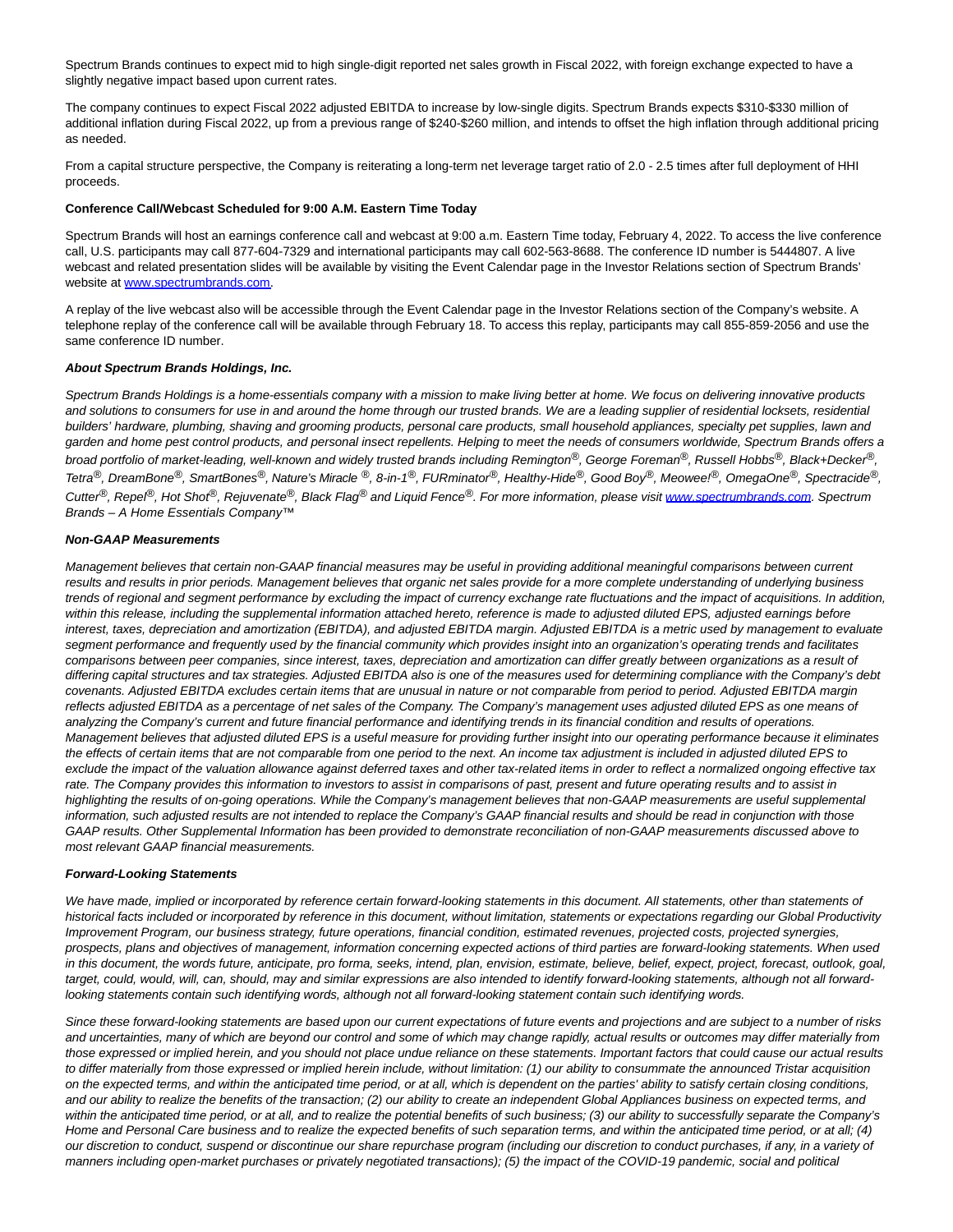conditions or civil unrest in the U.S. and other countries on our customers, employees (including our ability to retain and attract key personnel), manufacturing facilities, suppliers, the capital markets and our financial condition, and results of operations, all of which tend to aggravate the other risks and uncertainties we face; (6) the impact of our indebtedness on our business, financial condition and results of operations; (7) the impact of restrictions in our debt instruments on our ability to operate our business, finance our capital needs or pursue or expand business strategies; (8) any failure to comply with financial covenants and other provisions and restrictions of our debt instruments; (9) the effects of general economic conditions, including the impact of, and changes to tariffs and trade policies, inflation, recession or fears of a recession, depression or fears of a depression, labor costs and stock market volatility or monetary or fiscal policies in the countries where we do business; (10) the impact of fluctuations in transportation and shipment costs, commodity prices, costs or availability of raw materials or terms and conditions available from suppliers, including suppliers' willingness to advance credit; (11) interest rate and exchange rate fluctuations; (12) the loss of, significant reduction in, or dependence upon, sales to any significant retail customer(s); (13) competitive promotional activity or spending by competitors, or price reductions by competitors; (14) the introduction of new product features or technological developments by competitors and/or the development of new competitors or competitive brands; (15) the impact of actions taken by significant stockholders; (16) changes in consumer spending preferences and demand for our products, particularly in light of the COVID-19 pandemic and economic stress; (17) our ability to develop and successfully introduce new products, protect our intellectual property and avoid infringing the intellectual property of third parties; (18) our ability to successfully identify, implement, achieve and sustain productivity improvements (including our Global Productivity Improvement Program), cost efficiencies (including at our manufacturing and distribution operations) and cost savings; (19) the seasonal nature of sales of certain of our products; (20) the effects of climate change and unusual weather activity, as well as our ability to respond to future natural disasters and pandemics and to meet our environmental, social and governance goals; (21) the cost and effect of unanticipated legal, tax or regulatory proceedings or new laws or regulations (including environmental, public health and consumer protection regulations); (22) public perception regarding the safety of products that we manufacture and sell, including the potential for environmental liabilities, product liability claims, litigation and other claims related to products manufactured by us and third parties; (23) the impact of existing, pending or threatened litigation, government regulations or other requirements or operating standards applicable to our business; (24) the impact of cybersecurity breaches or our actual or perceived failure to protect company and personal data, including our failure to comply with new and increasingly complex global data privacy regulations; (25) changes in accounting policies applicable to our business; (26) our ability to utilize net operating loss carry-forwards to offset tax liabilities from future taxable income; (27) the impact of expenses resulting from the implementation of new business strategies, divestitures or current and proposed restructuring activities; (28) the ability to consummate the announced Hardware and Home Improvement ("HHI") divestiture on the expected terms and within the anticipated time period, or at all, which is dependent on the parties' ability to satisfy certain closing conditions and our ability to realize the benefits of the transaction, including reducing the leverage of the Company, invest in the organic growth of the Company, fund any future acquisitions, returning capital to shareholders, and/or maintain its quarterly dividends; (29) the risk that regulatory approvals that are required to complete the proposed HHI divestiture may not be realized, may take longer than expected, or may impose adverse conditions; (30) our ability to realize the expected benefits of such transaction and to successfully separate the HHI business; (31) our ability to successfully implement further acquisitions or dispositions and the impact of any such transactions on our financial performance; (32) the unanticipated loss of key members of senior management and the transition of new members of our management teams to their new roles; (33) the impact of economic, social and political conditions or civil unrest in the U.S. and other countries; (34) the effects of political or economic conditions, terrorist attacks, acts of war, including any potential conflict in Ukraine, natural disasters, public health concerns or other unrest in international markets; (35) the ability to achieve our goals regarding environmental, social and governance practices; (36) the increased reliance on third party partners, suppliers, and distributors to achieve our business objectives; and (37) the other risk factors set forth in the securities filings of Spectrum Brands Holdings, Inc. and SB/RH Holdings, LLC, including the 2021 Annual Report and subsequent Quarterly Reports on Form 10-Q.

Some of the above-mentioned factors are described in further detail in the sections entitled "Risk Factors" in our annual and quarterly reports, as applicable. You should assume the information appearing in this document is accurate only as of the date hereof, or as otherwise specified, as our business, financial condition, results of operations and prospects may have changed since such date. Except as required by applicable law, including the securities laws of the United States and the rules and regulations of the United States Securities and Exchange Commission, we undertake no obligation to publicly update or revise any forward-looking statement, whether as a result of new information, future events or otherwise, to reflect actual results or changes in factors or assumptions affecting such forward-looking statements.

## **SPECTRUM BRANDS HOLDINGS, INC.**

## **CONDENSED CONSOLIDATED STATEMENTS OF INCOME (Unaudited)**

|                                         | <b>Three Month Periods Ended</b> |                                 |  |         |  |  |
|-----------------------------------------|----------------------------------|---------------------------------|--|---------|--|--|
| (in millions, except per share amounts) |                                  | January 2, 2022 January 3, 2021 |  |         |  |  |
| <b>Net Sales</b>                        |                                  | \$757.2                         |  | \$736.2 |  |  |
| Cost of goods sold                      |                                  | 537.6                           |  | 483.3   |  |  |
| Restructuring and related charges       |                                  | 0.3                             |  | 0.1     |  |  |
| Gross profit                            |                                  | 219.3                           |  | 252.8   |  |  |
| Selling                                 |                                  | 136.0                           |  | 114.8   |  |  |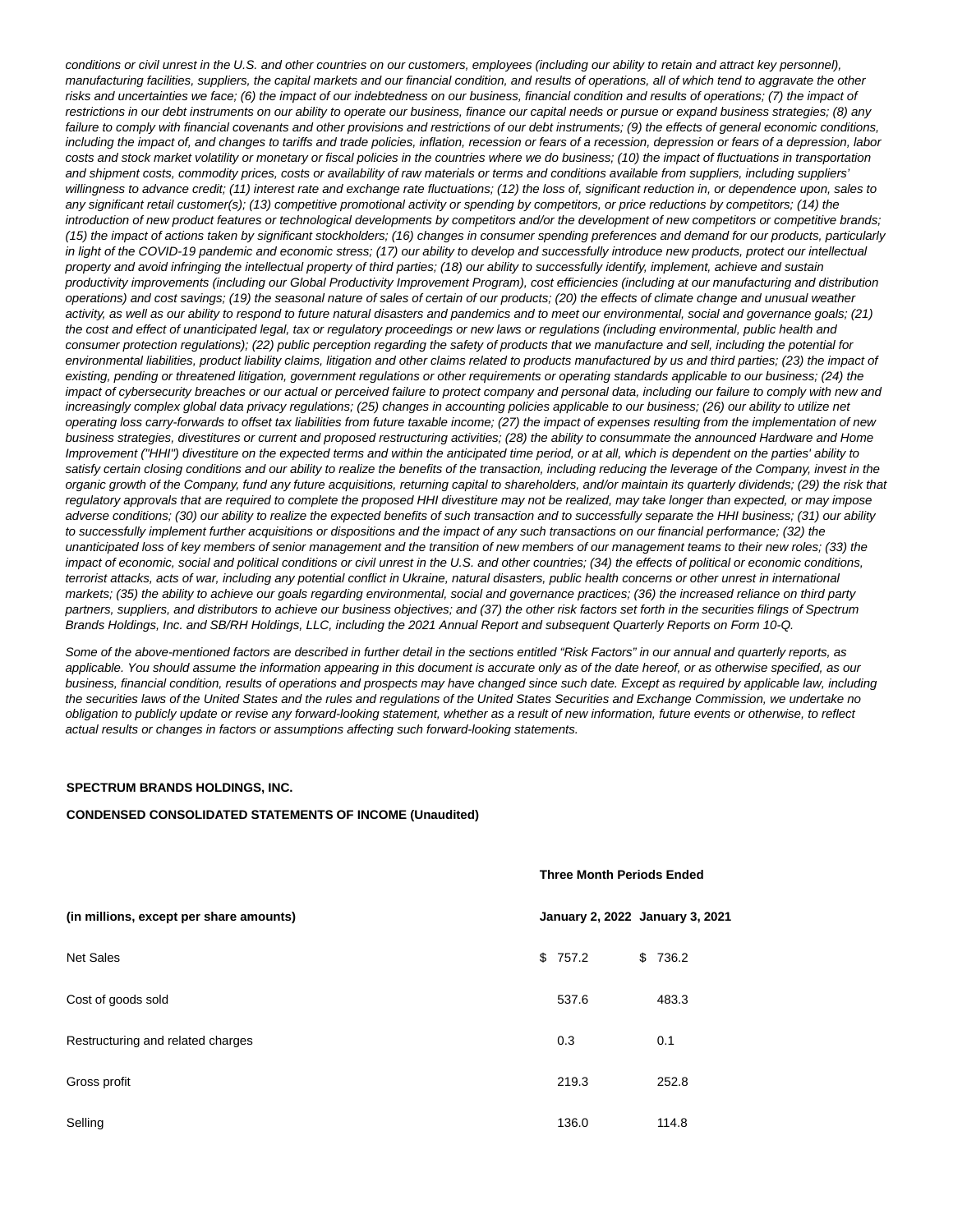| General and administrative                                                              | 67.5         |               | 77.8       |               |
|-----------------------------------------------------------------------------------------|--------------|---------------|------------|---------------|
| Research and development                                                                | 7.6          |               | 6.5        |               |
| Restructuring and related charges                                                       | 17.1         |               | 8.9        |               |
| Transaction related charges                                                             | 14.9         |               | 19.0       |               |
| Total operating expenses                                                                | 243.1        |               | 227.0      |               |
| Operating (loss) income                                                                 | (23.8)       | $\mathcal{E}$ | 25.8       |               |
| Interest expense                                                                        | 21.8         |               | 23.1       |               |
| Other non-operating expense (income), net                                               | 0.6          |               | (8.9)      | $\mathcal{L}$ |
| (Loss) income from continuing operations before income taxes                            | (46.2)       | $\lambda$     | 11.6       |               |
| Income tax benefit                                                                      | (16.0)       | $\lambda$     | (4.1)      | $\mathcal{L}$ |
| Net (loss) income from continuing operations                                            | (30.2)       | $\mathcal{E}$ | 15.7       |               |
| Income from discontinued operations, net of tax                                         | 38.8         |               | 57.2       |               |
| Net income                                                                              | 8.6          |               | 72.9       |               |
| Net income from continuing operations attributable to non-controlling interest          |              |               | 1.0        |               |
| Net income (loss) from discontinued operations attributable to non-controlling interest | 0.4          |               | (0.2)      | $\mathcal{L}$ |
| Net income attributable to controlling interest                                         | \$<br>8.2    |               | \$<br>72.1 |               |
| Amounts attributable to controlling interest                                            |              |               |            |               |
| Net (loss) income from continuing operations attributable to controlling interest       | \$<br>(30.2) | $\lambda$     | \$14.7     |               |
| Net income from discontinued operations attributable to controlling interest            | 38.4         |               | 57.4       |               |
| Net income attributable to controlling interest                                         | \$<br>8.2    |               | \$<br>72.1 |               |
| <b>Earnings Per Share</b>                                                               |              |               |            |               |
| Basic earnings per share from continuing operations                                     | \$<br>(0.73) | $\mathcal{L}$ | \$0.34     |               |
| Basic earnings per share from discontinued operations                                   | 0.93         |               | 1.34       |               |
| Basic earnings per share                                                                | \$<br>0.20   |               | \$<br>1.68 |               |
| Diluted earnings per share from continuing operations                                   | \$<br>(0.73) | $\mathcal{L}$ | \$<br>0.34 |               |
| Diluted earnings per share from discontinued operations                                 | 0.93         |               | 1.34       |               |
| Diluted earnings per share                                                              | \$0.20       |               | \$1.68     |               |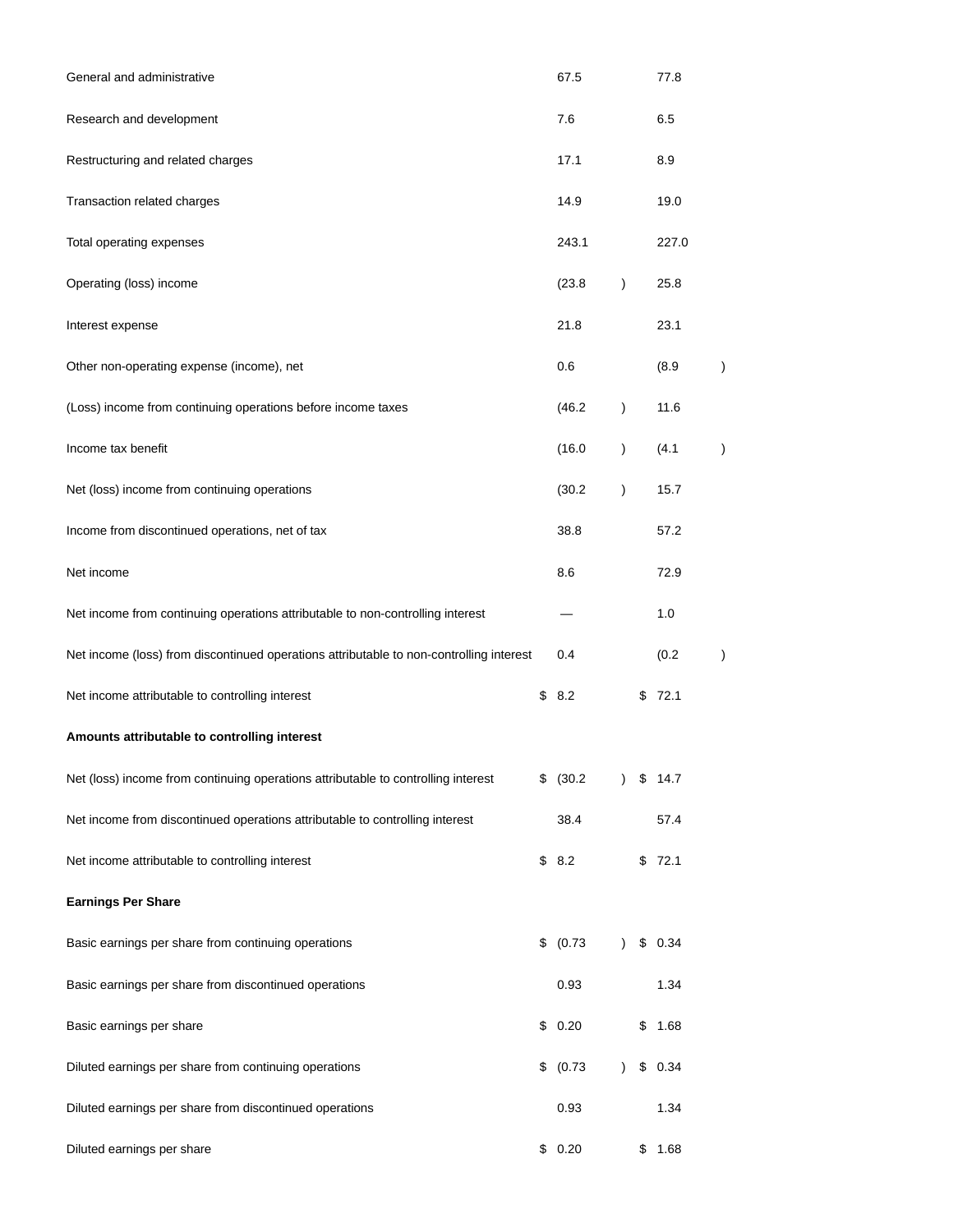# **Weighted Average Shares Outstanding**

| Basic          | 41.3 | 42.9 |
|----------------|------|------|
| <b>Diluted</b> | 41.3 | 43.0 |

# **SPECTRUM BRANDS HOLDINGS, INC.**

# **CONDENSED CONSOLIDATED STATEMENTS OF CASH FLOW (Unaudited)**

|                                                                               | <b>Three Month Periods Ended</b> |               |           |               |
|-------------------------------------------------------------------------------|----------------------------------|---------------|-----------|---------------|
| (in millions)                                                                 | January 2, 2022 January 3, 2021  |               |           |               |
| Cash flows from operating activities                                          |                                  |               |           |               |
| Net cash used by operating activities from continuing operations              | \$ (255.8)                       | $\mathcal{L}$ | \$(110.7) | $\lambda$     |
| Net cash (used) provided by operating activities from discontinued operations | (15.3)                           | $\lambda$     | 0.6       |               |
| Net cash used by operating activities                                         | (271.1)                          | $\mathcal{L}$ | (110.1)   | $\lambda$     |
| Cash flows from investing activities                                          |                                  |               |           |               |
| Purchases of property, plant and equipment                                    | (14.1)                           | $\lambda$     | (7.6)     | $\mathcal{E}$ |
| Proceeds from disposal of property, plant and equipment                       | 0.1                              |               | 0.1       |               |
| Business acquisitions, net of cash acquired                                   |                                  |               | (129.8)   | $\lambda$     |
| Proceeds from sale of equity investment                                       |                                  |               | 60.5      |               |
| Net cash used by investing activities from continuing operations              | (14.0)                           | $\lambda$     | (76.8)    | $\mathcal{C}$ |
| Net cash used by investing activities from discontinued operations            | (5.0)                            | $\lambda$     | (4.2)     | $\mathcal{E}$ |
| Net cash used by investing activities                                         | (19.0)                           | $\lambda$     | (81.0)    | $\mathcal{E}$ |
| Cash flows from financing activities                                          |                                  |               |           |               |
| Payment of debt                                                               | (3.2)                            | $\lambda$     | (53.6)    | $\lambda$     |
| Proceeds from issuance of debt                                                | 465.0                            |               | 0.1       |               |
| Treasury stock purchases                                                      | (110.0)                          | $\lambda$     | (42.3)    | $\mathcal{E}$ |
| Dividends paid to shareholders                                                | (17.3)                           | $\mathcal{E}$ | (17.8)    | $\mathcal{L}$ |
| Share based award tax withholding payments, net of proceeds upon vesting      | (24.5)                           | $\mathcal{L}$ | (7.1)     | $\mathcal{E}$ |
| Other financing activity                                                      |                                  |               | 0.3       |               |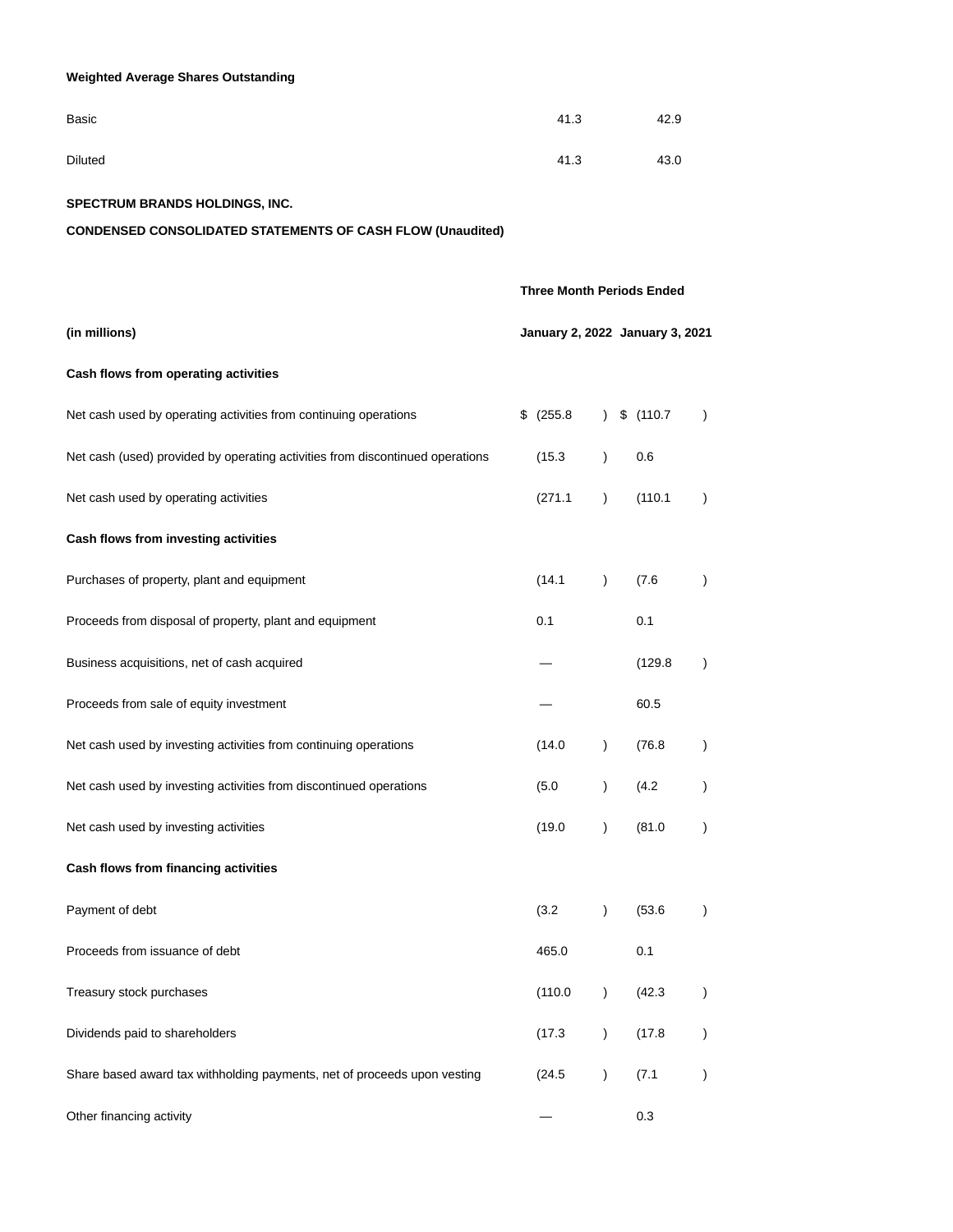| Net cash provided (used) by financing activities from continuing operations       |     | 310.0 | (120.4) |  |
|-----------------------------------------------------------------------------------|-----|-------|---------|--|
| Net cash used by financing activities from discontinued operations                |     | (0.4) | (1.4)   |  |
| Net cash provided (used) by financing activities                                  |     | 309.6 | (121.8) |  |
| Effect of exchange rate changes on cash and cash equivalents                      |     | (2.5) | 5.8     |  |
| Net change in cash, cash equivalents and restricted cash in continuing operations |     | 17.0  | (307.1) |  |
| Cash, cash equivalents, and restricted cash, beginning of period                  |     | 190.0 | 533.7   |  |
| Cash, cash equivalents, and restricted cash, end of period                        | SS. | 207.0 | 226.6   |  |

# **SPECTRUM BRANDS HOLDINGS, INC.**

# **CONDENSED CONSOLIDATED STATEMENTS OF FINANCIAL POSITION (Unaudited)**

| (in millions)                               |           | January 2, 2022 September 30, 2021 |
|---------------------------------------------|-----------|------------------------------------|
| <b>Assets</b>                               |           |                                    |
| Cash and cash equivalents                   | \$204.9   | \$<br>187.9                        |
| Trade receivables, net                      | 298.6     | 248.4                              |
| Other receivables                           | 64.2      | 63.7                               |
| Inventories                                 | 648.4     | 562.8                              |
| Prepaid expenses and other current assets   | 62.6      | 40.8                               |
| Current assets of business held for sale    | 1,842.6   | 1,810.0                            |
| Total current assets                        | 3,121.3   | 2,913.6                            |
| Property, plant and equipment, net          | 260.4     | 260.2                              |
| Operating lease assets                      | 56.3      | 56.5                               |
| Deferred charges and other                  | 74.9      | 38.8                               |
| Goodwill                                    | 866.8     | 867.2                              |
| Intangible assets, net                      | 1,189.2   | 1,204.1                            |
| <b>Total assets</b>                         | \$5,568.9 | \$<br>5,340.4                      |
| <b>Liabilities and Shareholders' Equity</b> |           |                                    |
| Current portion of long-term debt           | \$12.1    | \$<br>12.0                         |
| Accounts payable                            | 347.5     | 388.6                              |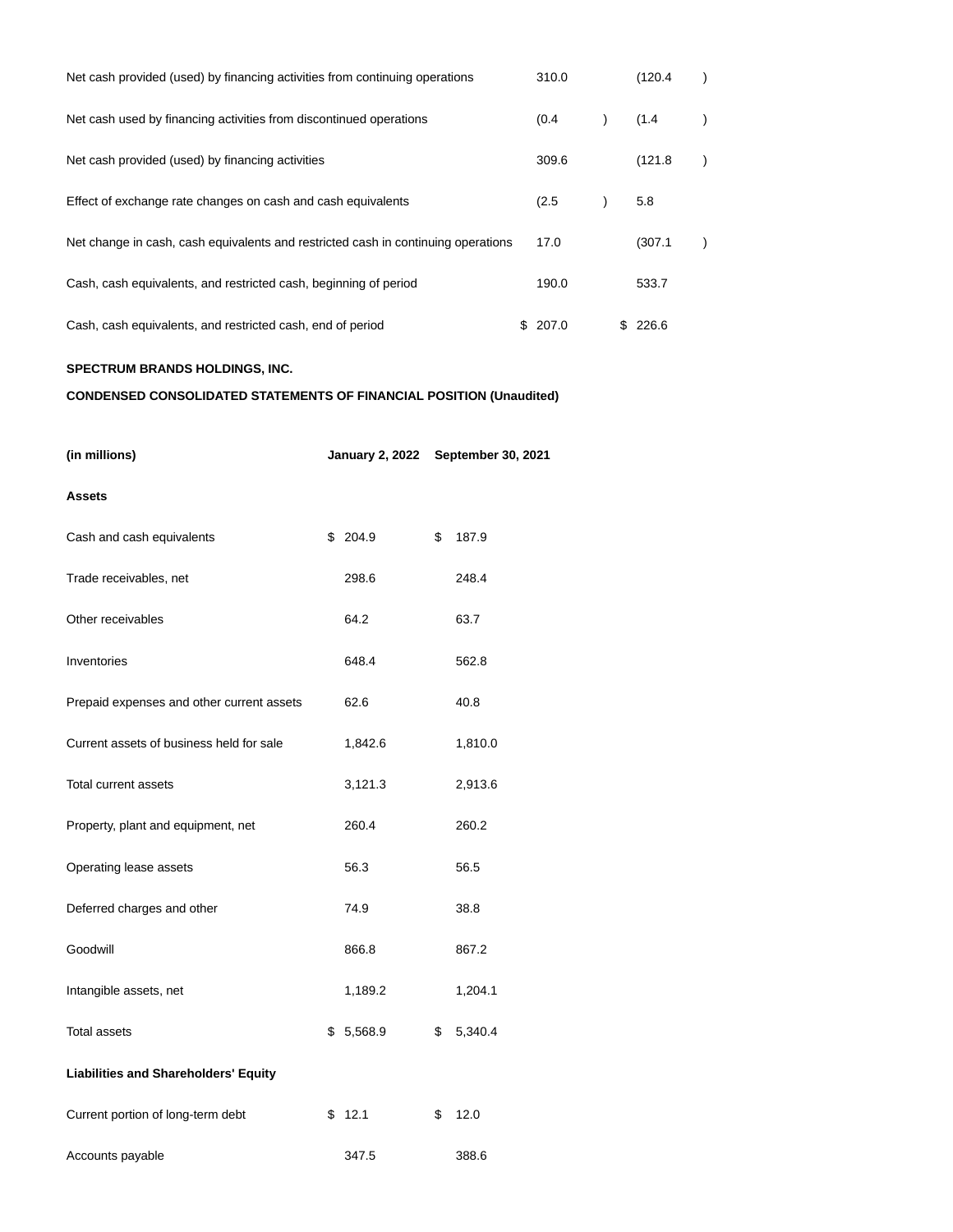| Accrued wages and salaries                    | 34.3      | 67.4          |
|-----------------------------------------------|-----------|---------------|
| <b>Accrued interest</b>                       | 35.0      | 29.9          |
| Other current liabilities                     | 208.0     | 211.9         |
| Current liabilities of business held for sale | 431.3     | 454.3         |
| <b>Total current liabilities</b>              | 1,068.2   | 1,164.1       |
| Long-term debt, net of current portion        | 2,946.9   | 2,494.3       |
| Long-term operating lease liabilities         | 42.6      | 44.5          |
| Deferred income taxes                         | 70.7      | 59.5          |
| Other long-term liabilities                   | 92.6      | 99.0          |
| <b>Total liabilities</b>                      | 4,221.0   | 3,861.4       |
| Shareholders' equity                          | 1,340.3   | 1,471.9       |
| Non-controlling interest                      | 7.6       | 7.1           |
| <b>Total equity</b>                           | 1,347.9   | 1,479.0       |
| Total liabilities and equity                  | \$5,568.9 | \$<br>5,340.4 |

## **SPECTRUM BRANDS HOLDINGS, INC. OTHER SUPPLEMENTAL INFORMATION (Unaudited)**

## **ADJUSTED DILUTED EPS**

We define adjusted diluted EPS as reported diluted EPS excluding the effect of one-time, non-recurring activity and volatility associated with our income tax expense. The Company believes that adjusted diluted EPS provides further insight and comparability in operating performance as it eliminates the effects of certain items that are not comparable from one period to the next. Adjustments to diluted EPS include the following:

- Restructuring and related charges consist of project costs associated with the restructuring initiatives across the Company's segments;
- Transaction related charges are attributable to costs from qualifying strategic transaction or business opportunities, including an acquisition or divestiture, whether or not consummated, subsequent integration related project costs, divestiture support and incremental separation costs.
- Unallocated shared costs associated with discontinued operations from certain shared and center-led administrative functions s the Company's business units excluded from income from discontinued operations as they are not a direct cost of the discontinued business but a result of indirect allocations, including but not limited to, information technology, human resources, finance and accounting, supply chain, and commercial operations. Amounts attributable to unallocated shared costs would be mitigated through subsequent strategic or restructuring initiatives, TSAs, elimination of extraneous costs, or re-allocations or absorption of existing continuing operations following the completed sale of the discontinued operations.
- Non-cash purchase accounting inventory adjustments recognized in earnings from continuing operations subsequent to an acquisition;
- Non-cash asset impairments or write-offs realized and recognized in earnings from continuing operations;
- Gains attributable to the Company investment in Energizer common stock during the three month period ended January 3, 2021. which the Company subsequently sold its remaining shares in January 2021.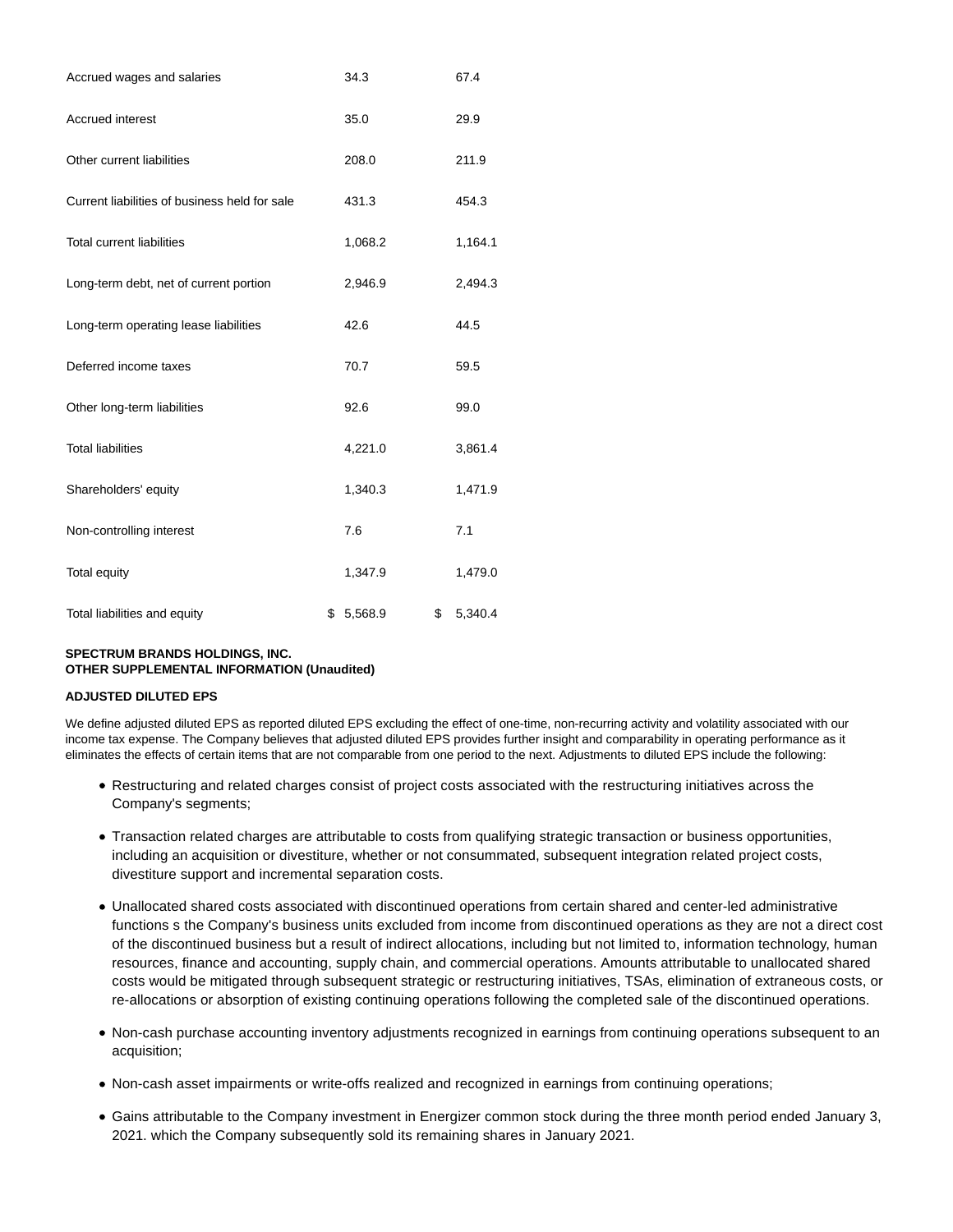- Incremental reserves for non-recurring litigation or environmental remediation activity including the proposed settlement on outstanding litigation matters at our H&G division attributable to significant and unusual nonrecurring claims with no previous history or precedent recognized during the three month period ended January 3, 2021 and the subsequent remeasurement during the three month period ended January 2, 2022;
- Incremental costs realized under a three-year tolling agreement entered into with the buyer in consideration with the divestiture of the Coevorden Operations on March 29, 2020, for the continued production of dog and cat food products purchased to support the GPC commercial operations and distribution in Europe;
- Other adjustments are primarily attributable to (1) incremental fines and penalties realized for delayed shipments following the transition of third-party logistics service provider in GPC during the three month period ended January 2, 2022; and (2) costs associated with Salus they are not considered a component of the continuing commercial products company; and
- Income tax adjustment to diluted EPS is to exclude the impact of adjusting the valuation allowance against deferred taxes and other tax related items in order to reflect a normalized ongoing effective tax rate of 25.0% for the three month periods ended January 2, 2022 and January 3, 2021 based upon enacted corporate tax rate in the United States.

## **SPECTRUM BRANDS HOLDINGS, INC.**

## **OTHER SUPPLEMENTAL INFORMATION (Unaudited)**

## **ADJUSTED DILUTED EPS (continued)**

The following is a reconciliation of reported diluted EPS from continuing operations to adjusted diluted EPS from continuing operations for the three month periods ended January 2, 2022 and January 3, 2021.

|                                                     | <b>Three Month Periods Ended</b> |                        |           |                        |  |
|-----------------------------------------------------|----------------------------------|------------------------|-----------|------------------------|--|
|                                                     |                                  | <b>January 2, 2022</b> |           | <b>January 3, 2021</b> |  |
| Diluted EPS from continuing operations, as reported | \$                               | (0.73)                 | $\lambda$ | \$<br>0.34             |  |
| Adjustments:                                        |                                  |                        |           |                        |  |
| Restructuring and related charges                   |                                  | 0.42                   |           | 0.21                   |  |
| Transaction related charges                         |                                  | 0.36                   |           | 0.44                   |  |
| Unallocated shared costs                            |                                  | 0.17                   |           | 0.16                   |  |
| Gain on Energizer investment                        |                                  |                        |           | (0.14)                 |  |
| Inventory acquisition step-up                       |                                  |                        |           | 0.02                   |  |
| Coevorden tolling related charges                   |                                  | 0.04                   |           | 0.04                   |  |
| Legal and environmental remediation reserves        |                                  | (0.01)                 | $\lambda$ | 0.14                   |  |
| Other                                               |                                  | 0.06                   |           |                        |  |
| Income tax adjustment                               |                                  | (0.37)                 | $\lambda$ | (0.38)                 |  |
| Total adjustments                                   |                                  | 0.67                   |           | 0.49                   |  |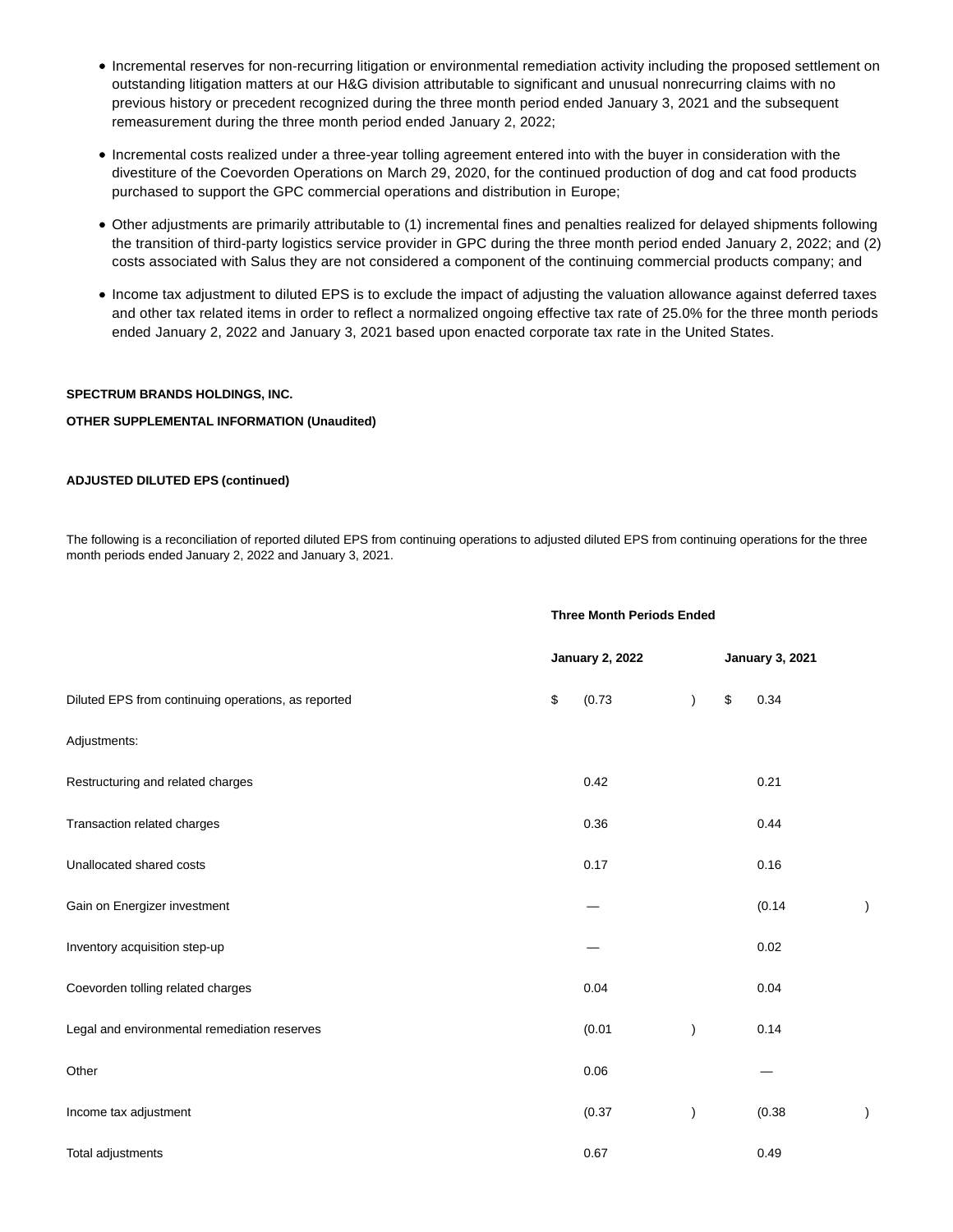| Diluted EPS from continuing operations, as adjusted | \$ 0.06 |  | $\frac{1}{2}$ \$ 0.83 |
|-----------------------------------------------------|---------|--|-----------------------|
|                                                     |         |  |                       |

The following summarizes restructuring and related charges for the three month periods ended January 2, 2022 and January 3, 2021:

|                                         |                        | <b>Three Month Periods Ended</b> |                        |     |  |  |  |  |
|-----------------------------------------|------------------------|----------------------------------|------------------------|-----|--|--|--|--|
| (in millions)                           | <b>January 2, 2022</b> |                                  | <b>January 3, 2021</b> |     |  |  |  |  |
| Global productivity improvement program | \$                     | 1.8                              | \$                     | 9.0 |  |  |  |  |
| <b>GPC Edwardsville 3PL transition</b>  |                        | 10.3                             |                        |     |  |  |  |  |
| SAP S/4 HANA ERP transformation         |                        | 2.9                              |                        |     |  |  |  |  |
| Other restructuring activities          |                        | 2.4                              |                        |     |  |  |  |  |
| Total restructuring and related charges | \$                     | 17.4                             | \$                     | 9.0 |  |  |  |  |

The following summarizes transaction related charges for the three month periods ended January 2, 2022 and January 3, 2021:

## **Three Month Periods Ended**

| (in millions)                          |    | <b>January 2, 2022</b> | <b>January 3, 2021</b> |      |  |
|----------------------------------------|----|------------------------|------------------------|------|--|
| HHI divestiture and separation         | \$ | 4.3                    | \$                     |      |  |
| Rejuvenate acquisition and integration |    | 4.3                    |                        |      |  |
| Armitage acquisition and integration   |    | 0.7                    |                        | 4.8  |  |
| Other                                  |    | 5.6                    |                        | 14.2 |  |
| Total transaction related charges      | \$ | 14.9                   | \$                     | 19.0 |  |

# **SPECTRUM BRANDS HOLDINGS, INC.**

**OTHER SUPPLEMENTAL INFORMATION (Unaudited)**

## **NET SALES AND ORGANIC NET SALES**

The following is a summary of net sales by segment for the three month periods ended January 2, 2022 and January 3, 2021:

|                         | <b>Three Month Periods Ended</b> |                        |                   |
|-------------------------|----------------------------------|------------------------|-------------------|
| (in millions, except %) | <b>January 2, 2022</b>           | <b>January 3, 2021</b> | Variance          |
| <b>HPC</b>              | 379.7                            | 378.5                  | %<br>\$1.2<br>0.3 |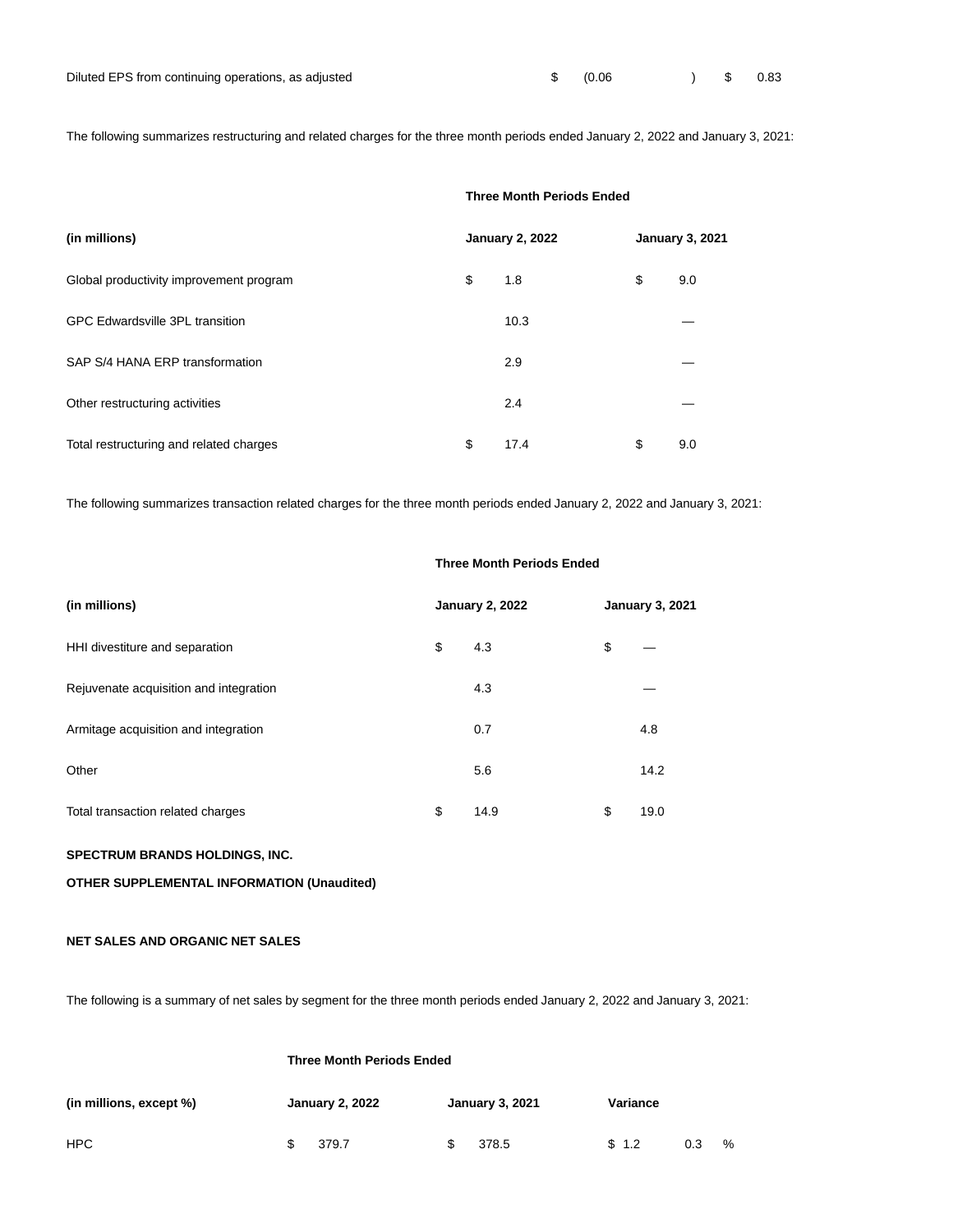| <b>GPC</b>       |   | 302.2 |     | 275.4 | 26.8  | 9.7           | % |
|------------------|---|-------|-----|-------|-------|---------------|---|
| H&G              |   | 75.3  |     | 82.3  | (7.0) | $(8.5)$ $)\%$ |   |
| <b>Net Sales</b> | S | 757.2 | \$. | 736.2 | 21.0  | 2.9           | % |

We define organic net sales as reported net sales excluding the effect of changes in foreign currency exchange rates and acquisitions. We believe this non-GAAP measure provides useful information to investors because it reflects regional and operating segment performance from our activities without the effect of changes in currency exchange rate and/or acquisitions. We use organic net sales as one measure to monitor and evaluate our regional and segment performance. Organic growth is calculated by comparing organic net sales to reported net sales in the prior year. The effect of changes in currency exchange rates is determined by translating the period's net sales using the currency exchange rates that were in effect during the prior period. Net sales are attributed to the geographic regions based on the country of destination. We exclude net sales from acquired businesses in the current year for which there are no comparable sales in the prior period. The following is a reconciliation of reported sales to organic sales for the three month period ended January 2, 2022 compared to reported net sales for the three month period ended January 3, 2021:

## **January 2, 2022**

| <b>Three Month</b><br><b>Periods Ended</b><br>(in millions,<br>except %) | Net Sales Changes in | <b>Effect of</b> | Currency | <b>Net Sales Excluding</b><br><b>Effect of Changes in</b><br>Currency | <b>Effect of</b><br><b>Acquisitions</b> | <b>Organic Net</b><br><b>Sales</b> | <b>Net Sales</b><br>January 3,<br>2021 | Variance |                  |   |
|--------------------------------------------------------------------------|----------------------|------------------|----------|-----------------------------------------------------------------------|-----------------------------------------|------------------------------------|----------------------------------------|----------|------------------|---|
| <b>HPC</b>                                                               | \$379.7              | \$               | 5.1      | \$<br>384.8                                                           | \$<br>$\hspace{0.1mm}-\hspace{0.1mm}$   | \$384.8                            | \$378.5                                | \$6.3    | 1.7              | % |
| <b>GPC</b>                                                               | 302.2                |                  | 2.2      | 304.4                                                                 | (8.8)                                   | 295.6                              | 275.4                                  | 20.2     | 7.3              | % |
| H&G                                                                      | 75.3                 |                  |          | 75.3                                                                  | (7.7)                                   | 67.6                               | 82.3                                   |          | $(14.7)(17.9)$ % |   |
| Total                                                                    | \$757.2              | \$               | 7.3      | \$<br>764.5                                                           | \$<br>(16.5)                            | \$<br>748.0                        | \$736.2                                | 11.8     | 1.6              | % |

## **SPECTRUM BRANDS HOLDINGS, INC. OTHER SUPPLEMENTAL INFORMATION (Unaudited)**

## **ADJUSTED EBITDA AND ADJUSTED EBITDA MARGIN**

Adjusted EBITDA (Earnings Before Interest, Taxes, Depreciation, Amortization) is a non-GAAP metric used by management that we believe provides useful information to investors because it reflects ongoing operating performance and trends of our segments excluding certain non-cash based expenses and/or non-recurring items during each of the comparable periods and facilitates comparisons between peer companies since interest, taxes, depreciation and amortization can differ greatly between organizations as a result of differing capital structures and tax strategies. Further, adjusted EBITDA is a measure used for determining the Company's debt covenant. EBITDA is calculated by excluding the Company's income tax expense, interest expense, depreciation expense and amortization expense (from intangible assets) from net income. Adjusted EBITDA further excludes the following:

- Stock based compensation costs consist of costs associated with long-term incentive compensation arrangements that generally consist of non-cash, stock-based compensation. During the three month period ended January 3, 2021 compensation costs included incentive bridge awards previously issued due to changes in the Company's LTIP that allowed for cash based payment upon employee election but do not qualify for shared-based compensation, which were fully vested in November 2020;
- Restructuring and related charges consist of project costs associated with the restructuring initiatives across the Company's segments;
- Transaction related charges are attributable to costs from qualifying strategic transaction or business opportunities, including an acquisition or divestiture, whether or not consummated, subsequent integration related project costs, divestiture support and incremental separation costs;
- Unallocated shared costs associated with discontinued operations from certain shared and center-led administrative functions s the Company's business units excluded from income from discontinued operations as they are not a direct cost of the discontinued business but a result of indirect allocations, including but not limited to, information technology, human resources, finance and accounting, supply chain, and commercial operations. Amounts attributable to unallocated shared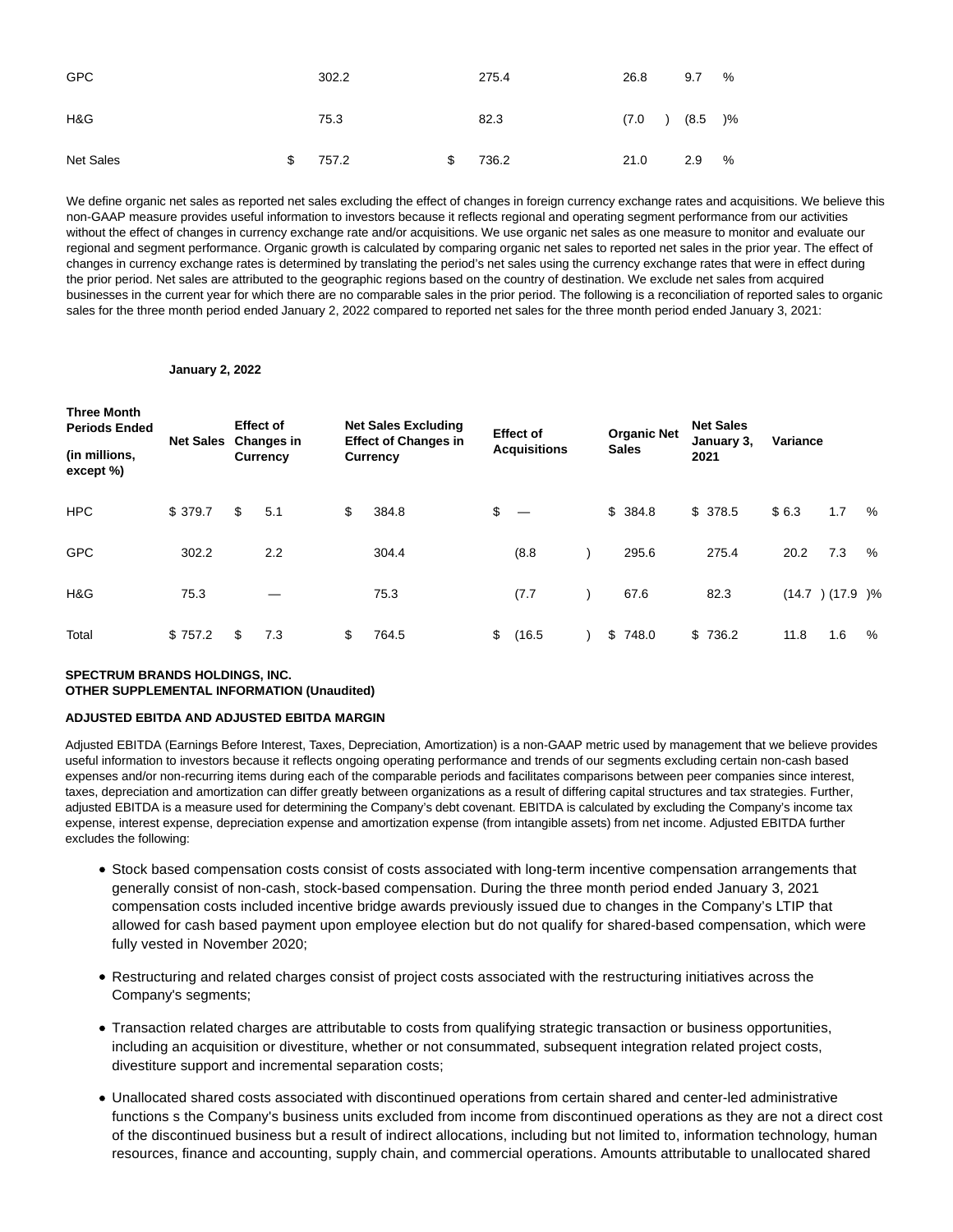costs would be mitigated through subsequent strategic or restructuring initiatives, TSAs, elimination of extraneous costs, or re-allocations or absorption of existing continuing operations following the completed sale of the discontinued operations.

- Non-cash purchase accounting inventory adjustments recognized in earnings from continuing operations subsequent to an acquisition;
- Non-cash asset impairments or write-offs realized and recognized in earnings from continuing operations;
- Gains attributable to the Company investment in Energizer common stock during the three month period ended January 3, 2021. which the Company subsequently sold its remaining shares in January 2021.
- Incremental reserves for non-recurring litigation or environmental remediation activity including the proposed settlement on outstanding litigation matters at our H&G division attributable to significant and unusual nonrecurring claims with no previous history or precedent recognized during the three month period ended January 3, 2021 and the subsequent remeasurement during the three month period ended January 2, 2022;
- Incremental costs realized under a three-year tolling agreement entered into with the buyer in consideration with the divestiture of the Coevorden Operations on March 29, 2020, for the continued production of dog and cat food products purchased to support the GPC commercial operations and distribution in Europe; and
- Other adjustments are primarily attributable to (1) incremental fines and penalties realized for delayed shipments following the transition of third-party logistics service provider in GPC during the three month period ended January 2, 2022; (2) costs associated with Salus as they are not considered a component of the continuing commercial products company.

Adjusted EBITDA margin is calculated as adjusted EBITDA as a percentage of reported net sales for the respective periods.

## **SPECTRUM BRANDS HOLDINGS, INC.**

## **OTHER SUPPLEMENTAL INFORMATION (Unaudited)**

## **ADJUSTED EBITDA AND ADJUSTED EBITDA MARGIN (continued)**

The following is a reconciliation of reported net income (loss) from continuing operations to adjusted EBITDA for the three month periods ended January 2, 2022 and January 3, 2021, and calculation of adjusted EBITDA margin for each of the respective periods.

| Three Month Period Ended January 2, 2022<br>(in millions, except %) | <b>HPC</b> | <b>GPC</b> | H&G                        | Corporate              | Consolidated |
|---------------------------------------------------------------------|------------|------------|----------------------------|------------------------|--------------|
| Net income (loss) from continuing operations                        | \$19.0     | \$11.7     | \$ (15.8)<br>$\rightarrow$ | \$ (45.1)<br>$\lambda$ | \$ (30.2)    |
| Income tax benefit                                                  |            |            |                            | (16.0)                 | (16.0)       |
| Interest expense                                                    |            |            |                            | 21.8                   | 21.8         |
| Depreciation and amortization                                       | 7.8        | 9.2        | 4.7                        | 3.7                    | 25.4         |
| <b>EBITDA</b>                                                       | 26.8       | 20.9       | (11.1)                     | (35.6)                 | 1.0          |
| Share and incentive based compensation                              |            |            |                            | 5.6                    | 5.6          |
| Restructuring and related charges                                   | 0.6        | 11.4       |                            | 5.4                    | 17.4         |
| Transaction related charges                                         |            | 2.4        | 4.3                        | 8.2                    | 14.9         |
| Unallocated shared costs                                            |            |            |                            | 6.8                    | 6.8          |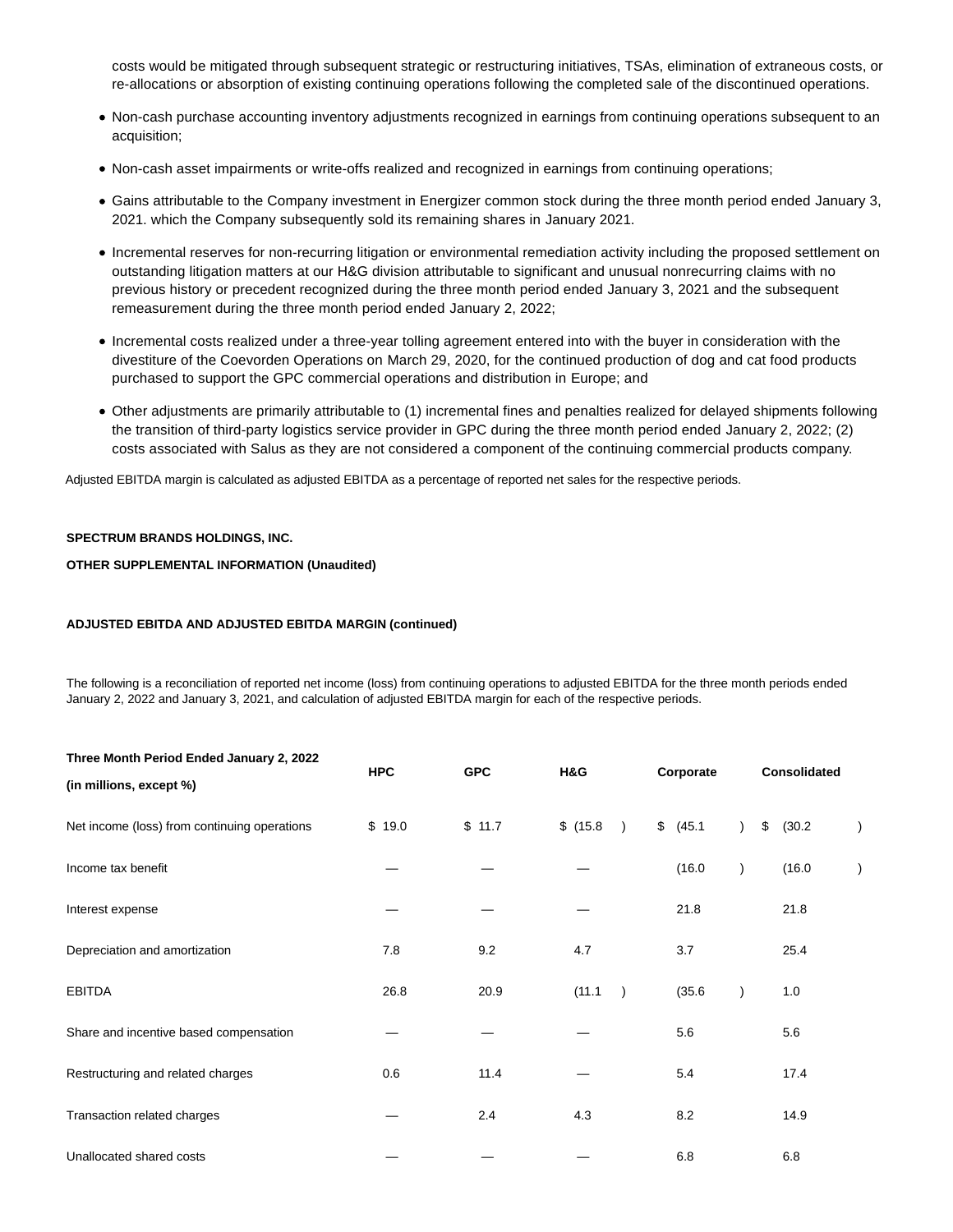| Legal and environmental remediation reserves |         |   |         |   | (0.5)    |               |                                |    | (0.5) |   |
|----------------------------------------------|---------|---|---------|---|----------|---------------|--------------------------------|----|-------|---|
| Coevorden tolling related charges            |         |   | 1.5     |   |          |               |                                |    | 1.5   |   |
| Other                                        |         |   | 2.5     |   |          |               | 0.1                            |    | 2.6   |   |
| <b>Adjusted EBITDA</b>                       | \$27.4  |   | \$38.7  |   | \$ (7.3) | $\rightarrow$ | \$ (9.5)                       | \$ | 49.3  |   |
| <b>Net Sales</b>                             | \$379.7 |   | \$302.2 |   | \$75.3   |               | \$<br>$\overline{\phantom{0}}$ | \$ | 757.2 |   |
| Adjusted EBITDA Margin                       | 7.2     | % | 12.8    | % | (9.7)    | $)\%$         |                                |    | 6.5   | % |

| Three Month Period Ended January 3, 2021<br>(in millions, except %) | HPC     | <b>GPC</b> | H&G     | <b>Corporate Consolidated</b>  |         |               |
|---------------------------------------------------------------------|---------|------------|---------|--------------------------------|---------|---------------|
| Net income (loss) from continuing operations                        | \$38.2  | \$34.0     | \$(0.5) | \$ (56.0 )                     | \$15.7  |               |
| Income tax benefit                                                  |         |            |         | (4.1)<br>$\rightarrow$         | (4.1)   | $\mathcal{E}$ |
| Interest expense                                                    |         |            |         | 23.1                           | 23.1    |               |
| Depreciation and amortization                                       | 8.8     | 9.7        | 4.9     | 3.7                            | 27.1    |               |
| EBITDA                                                              | 47.0    | 43.7       | 4.4     | (33.3)                         | 61.8    |               |
| Share and incentive based compensation                              |         |            |         | 6.9                            | 6.9     |               |
| Restructuring and related charges                                   | 2.6     | 1.5        |         | 4.9                            | 9.0     |               |
| Transaction related charges                                         | 1.3     | 6.0        |         | 11.7                           | 19.0    |               |
| Unallocated shared costs                                            |         |            |         | 6.7                            | 6.7     |               |
| Inventory acquisition step-up                                       |         | 0.8        |         |                                | 0.8     |               |
| Gain on Energizer investment                                        |         |            |         | (6.0)<br>$\rightarrow$         | (6.0)   | $\mathcal{E}$ |
| Legal and environmental remediation reserves                        |         |            | 6.0     |                                | 6.0     |               |
| Coevorden tolling related charges                                   |         | 1.6        |         |                                | 1.6     |               |
| Other                                                               |         |            |         | 0.1                            | 0.1     |               |
| Adjusted EBITDA                                                     | \$50.9  | \$53.6     | \$10.4  | \$ (9.0)<br>$\rightarrow$      | \$105.9 |               |
| <b>Net Sales</b>                                                    | \$378.5 | \$275.4    | \$82.3  | \$<br>$\overline{\phantom{a}}$ | \$736.2 |               |
| Adjusted EBITDA Margin                                              | 13.4 %  | 19.5 %     | 12.6%   | %                              | 14.4    | %             |